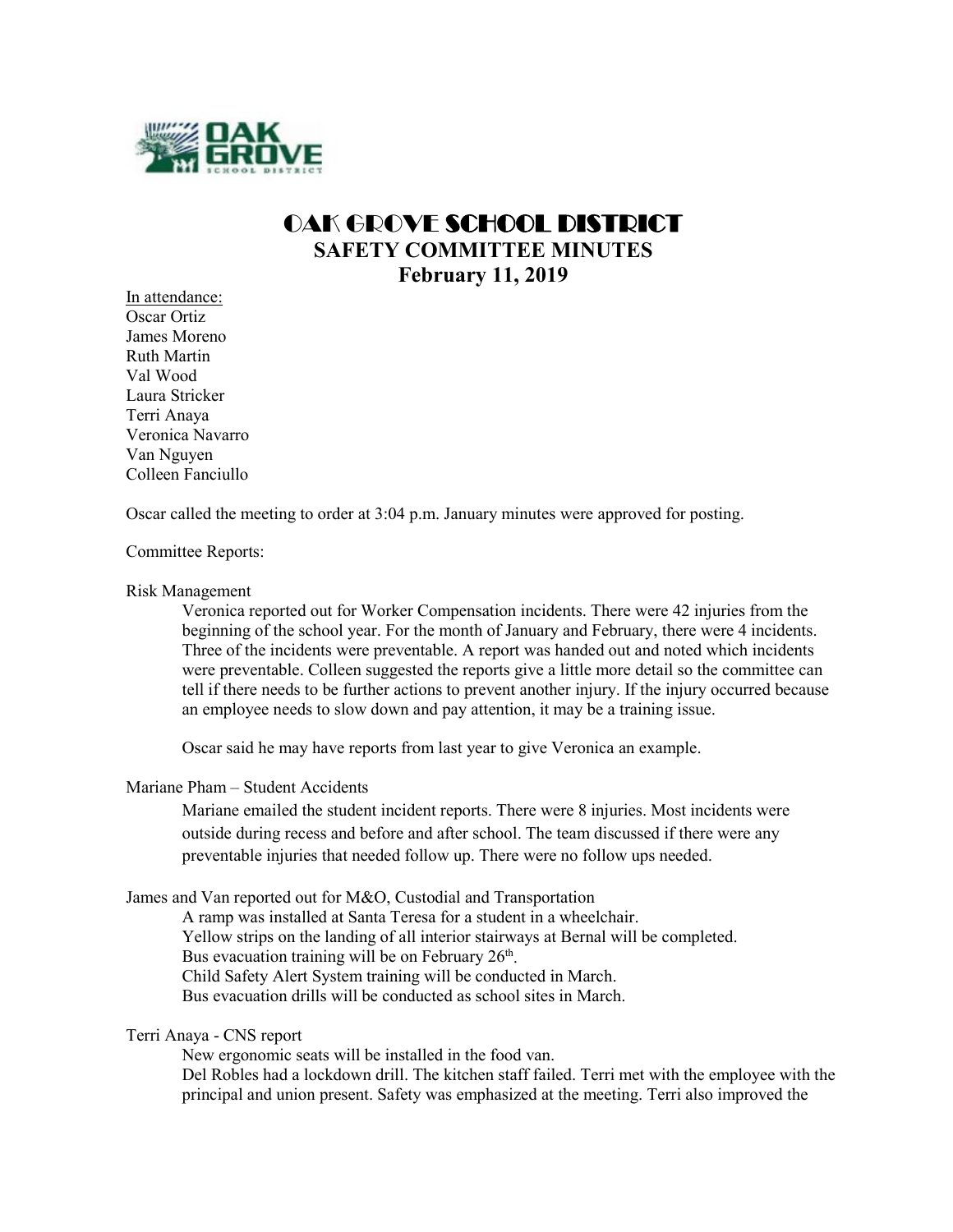notification process for all kitchen staff. The employees will maintain the OGSD email and also have a kitchen staff email. Principals will notify kitchen staff through both emails.

The food distribution concern from the last few months has been resolved.

## Site Liaison report: Val Wood

Ruth discussed emergency equipment and what the next steps are. Oscar stated Colleen and Oscar will be visiting sites to evaluate the ARC. A few different plans have been discussed.

- Possibly looking at a 3 year plan to update all the equipment in the ARCs so they are standardized. Ruth stated there is already a list from her office that has been supplied. Quantity of items have been a concern.
- Another plan was discussed. The team will possibly working on 4 or 5 ARCs this year. The following year 4 or 5 more will be provided.
- Another plan was working on water, food and warmth this year for all ARCs.

Oscar is hoping to get to all ARCs by the end of the school year. A plan will be put together after we know more about the state of the ARCs.

Oscar also reported the site maps are not consistent throughout the building. They are also not correct. Colleen stated Oscar spoke to principals at the beginning of the year and they corrected the maps that were not correct. Colleen corrected the DO map. Neil was going to send to the architect to get them corrected. Fred will need to find out the status of the request. Jose Manzo would like them corrected and installed.

Bernal is worried about filling the custodial position when he retires. Bernal does not have enough coverage.

James explained after layoffs, middle schools went from 3 custodians to 2. The custodians do the best they can to meet the needs of the staff. When extra events are conducted, it puts a stress on the custodian's schedule.

Val mentioned placing trash cans out so teachers can help trash each evening. That would give custodians extra time. Maybe that is a good compromise.

James and Oscar stated help is extremely appreciated but needs to be approved by staff and unions.

Taylor reported being dirty. The committee asked for examples. Val did not have any but will follow up. James stated he will also go by to speak to the principal.

## Drills – Oscar

The lockdown drill will be February 28, 2019 A fire drill will be conducted each month at the DO.

## $Arc - Oscar$

The location of the arc was discussed. James stated that there are limitations of where you can put the arc.

#### Oscar reported out on the 5 year plan:

The evacuation spot for an intruder with a gun was discussed. Colleen suggested the Liaison on the ICS chart speak to the neighborhood businesses to pick a spot. The spot should be listed in the SB187 plan.